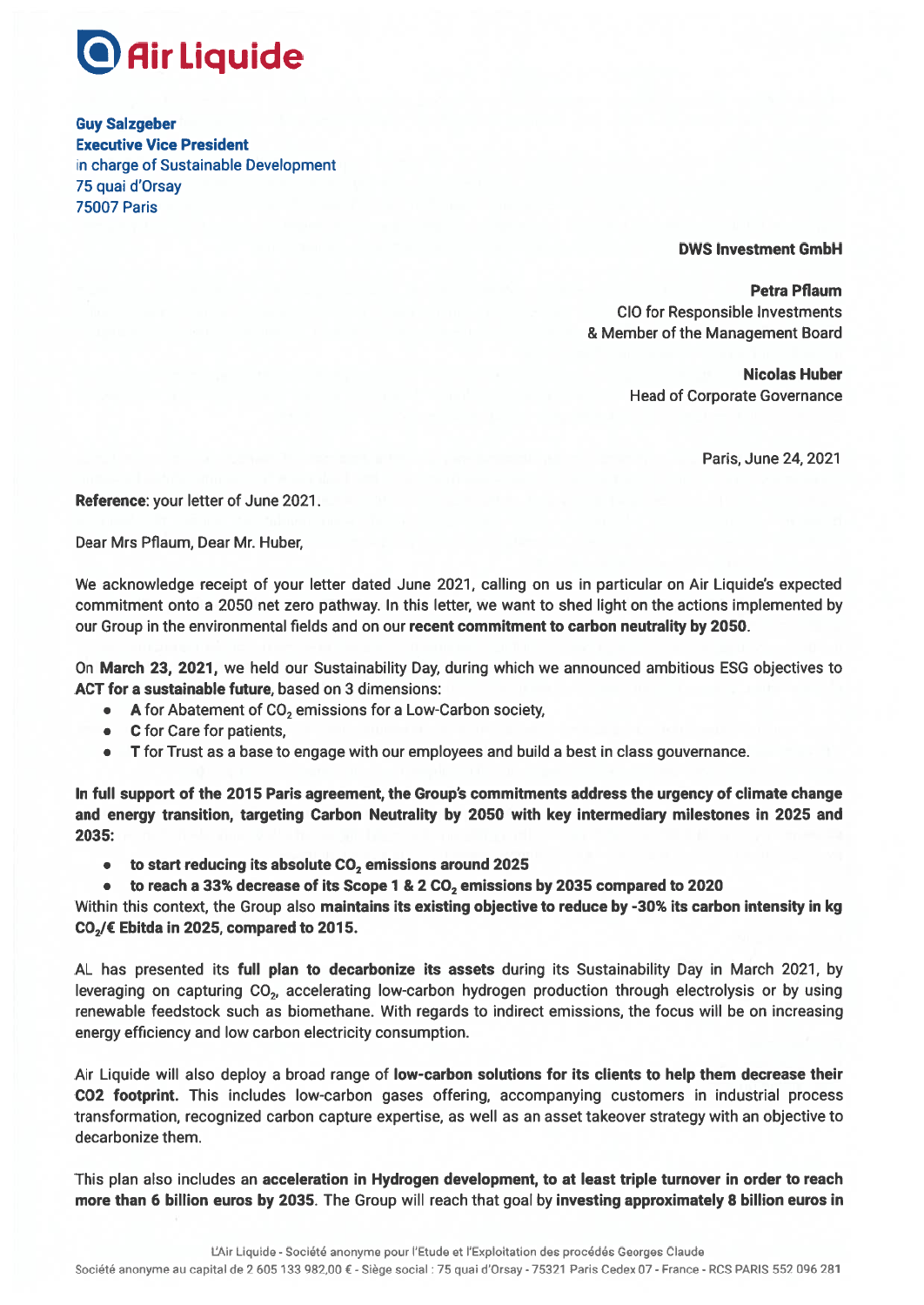## **O** Air Liquide

the low-carbon hydrogen supply chain and by contributing to the development of a low-carbon hydrogen ecosystem for the industry and clean mobility. By 2030, Air Liquide aims at bringing its total electrolysis capacity to 3 GW.

Air Liquide's advocacy regarding Hydrogen energy is not recent: together with Toyota it co founded the Hydrogen Council in Davos beginning of 2017 to bring together all key players in the Energy Transition and to coordinate efforts in energy, mobility and chemistry. Since then, the Hydrogen council has grown to now include more than 100 leading energy, transport and industry companies and has issued two major reports: Hydrogen, Scaling up, in September 2017 and Path to hydrogen competitiveness in January 2020.

At Air Liquide, our Climate strategy is fully embedded in our decision processes, notably with a systematic assessment of projects' sustainability in addition to financial review. The management of Carbon impact is also cascaded down in local operations in addition to financial targets, to ensure the full involvement of employees to reach our Carbon neutrality objective by 2050.

We acknowledge our responsibilities and have been working for many years on combining growth and respect for the environment thanks to our innovative technologies. More than a third of our innovation expenses is allocated to it. Our development in biomethane and hydrogen reflects this conviction.

Moreover, Air Liquide is committed to full transparency on extra-financial information, using international frameworks. Indeed, Air Liquide has become an active member of the Task force for Climate-related Financial Disclosures (TCFD) and declared its support to the TCFD in 2020. Air Liquide already applies the European Directive in extra-financial information, which includes all TCFD recommendations, except the financial projection of climate-related measures. Matching tables are available in Air Liquide 2020 Universal Registration Document for both TCFD and SASB standards.

In July 2019, Air Liquide joined the Science Based Targets initiative (SBTi) and has been working with them in order to get Air Liquide trajectory validated.

In addition to that, although a large part of Air Liquide's activities are not covered by the EU Taxonomy, we are convinced that it will create new opportunities in many fields, where Air Liquide has the technology and is already active, such as carbon capture, mobility and clean hydrogen production.

At Air Liquide, climate objectives are cascaded down in the operations and their fulfillment is part of managers compensation. Regarding the Chairman & CEO remuneration, 10% of annual variable is linked to ESG objectives and 10% of the performance shares granted for the LTI is aligned with the carbon intensity target.

Economic performance and sustainable development are therefore at the heart of Air Liquide's growth strategy. If you wish additional information, the replay and the presentation of our Sustainability Day are both available on our website, and the Investor Relations team remains at your disposal.

**Yours faithfully** 

**Guy Salzgeber Executive Vice President Sustainable Development**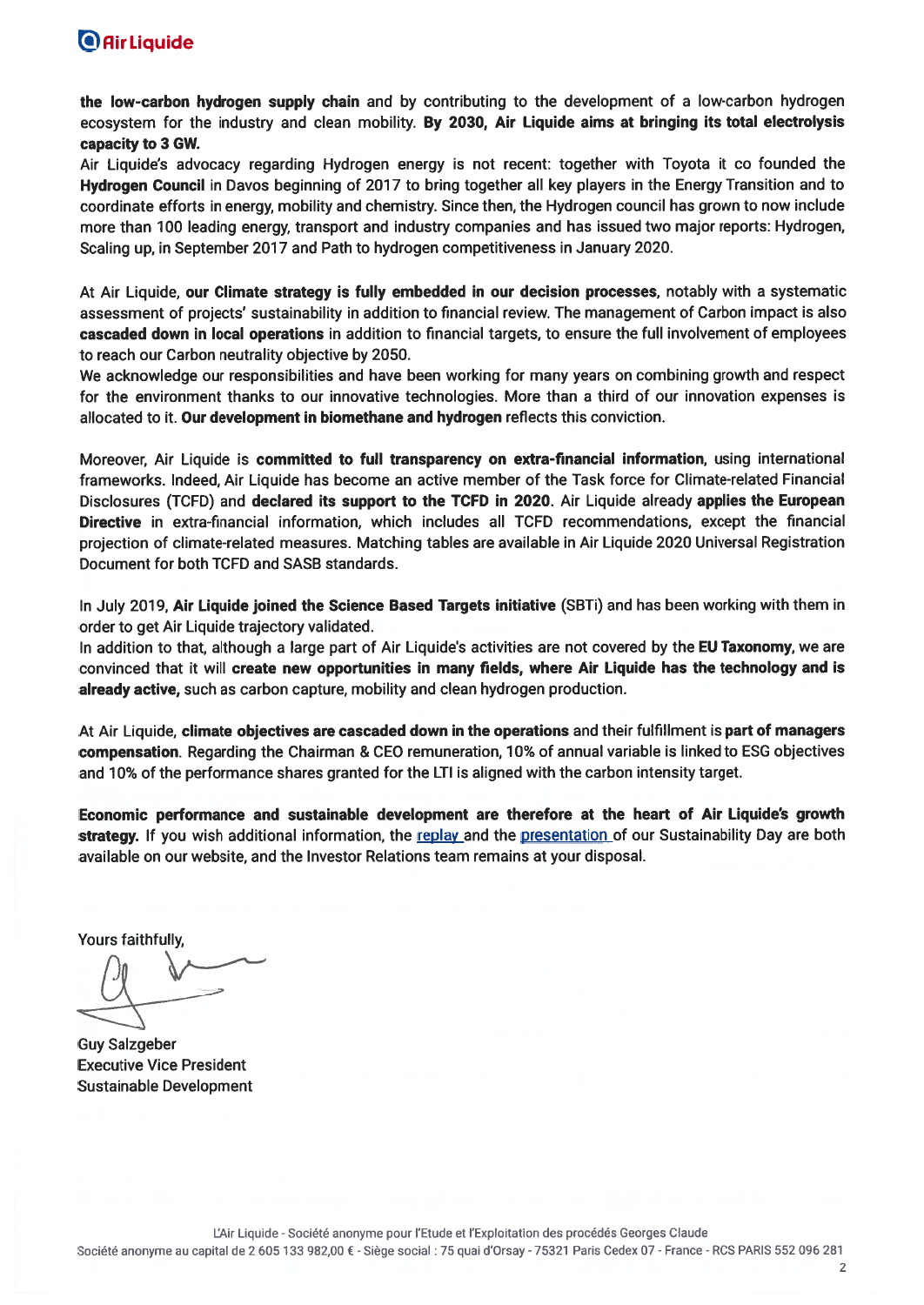

June 2021

Dear Sir/Madam, Dear Members of the Board of Directors,

As one of the largest asset managers in Europe, in the past year DWS Group GmbH & Co. KGaA became a signatory of the Net Zero Asset Managers initiative. The Net Zero Asset Managers initiative is committed to supporting the goal of net zero greenhouse gas (GHG) emissions by 2050 or sooner, in line with global efforts to limit warming to 1.5 degrees Celsius; and to supporting investments aligned with net zero emissions by 2050 or sooner. As a responsible investor, it is our fiduciary duty to express our expectations on sustainability in the best interest of our clients. Our commitment to sound corporate governance and responsible, environmental and social practices among our investees is not only a crucial element of our responsibilities, but also forms an integral part of our investment process. With our engagement activities, we are also supporting the Climate Action 100+ initiative with the aim to enhance the governance of climate change risk and opportunities, curb emissions and strengthen climate-related financial disclosures. Our active ownership approach revolves around carefully monitoring our investees and engaging with them with the aim of improving their financial and non-financial performance, building a sound understanding of their business and a constructive dialogue on their sustainable development.

Climate change is one of the greatest environmental challenges, accelerating the rise in the global mean temperature and affecting most other attributes of climate. Corporations and investors, as owners and lenders have a key role to play towards the need for emissions to be reduced in the mutual goal of coping with the impacts of global warming. The changes so far have already had an impact on multiple sectors and the effects are expected to be amplified as the continued rise in greenhouse gas emissions results in further changes to the climate. In order to meet the 1.5°C global warming target in the Paris Agreement, global carbon emissions are required to reach net zero by 2050 or sooner. Reallocating capital in a responsible and sustainable direction can make a difference in avoiding a climate crisis. When done cautiously, it can even improve financial return. Investment managers play a crucial role in driving the necessary progress and identifying investment opportunities to support the transition to a sustainable future. Thus, we expect companies that face substantial climate transition risks to accelerate their efforts in setting ambitious targets and providing enhanced transparency on their strategy to tackle the common issue of climate change.

We are sending you this letter as we believe that your company faces material headwinds from a move onto a 2050 net zero pathway. It is, therefore, of utmost importance that the Board of Directors ensures a proper oversight and management of these headwinds. Based on these concerns, we expect the Board to take transparent, effective and conscious measures to solve existing or to avoid potential climate controversies and risks their companies are facing, whereby protecting them from becoming structural and recurring. We expect a commitment to be made as soon as possible to become net zero by 2050 or sooner.

## **DWS Investment GmbH**

Nicolas Huber Mainzer Landstraße 11 – 17 60329 Frankfurt am Main Germany

T +49 (0) 69 910-18227 E nicolas.huber@dws.com www.dws.com

Limited liability Company domiciled in Frankfurt am Main, Germany HRB No. 9135, Frankfurt am Main Local Court Chairman of the Supervisory Board: Dr. Asoka Woehrmann Management Board: Manfred Bauer (Speaker), Dirk Goergen, Stefan Kreuzkamp, Dr. Matthias Liermann, Petra Pflaum VAT Identification Number: DE 811 248 289